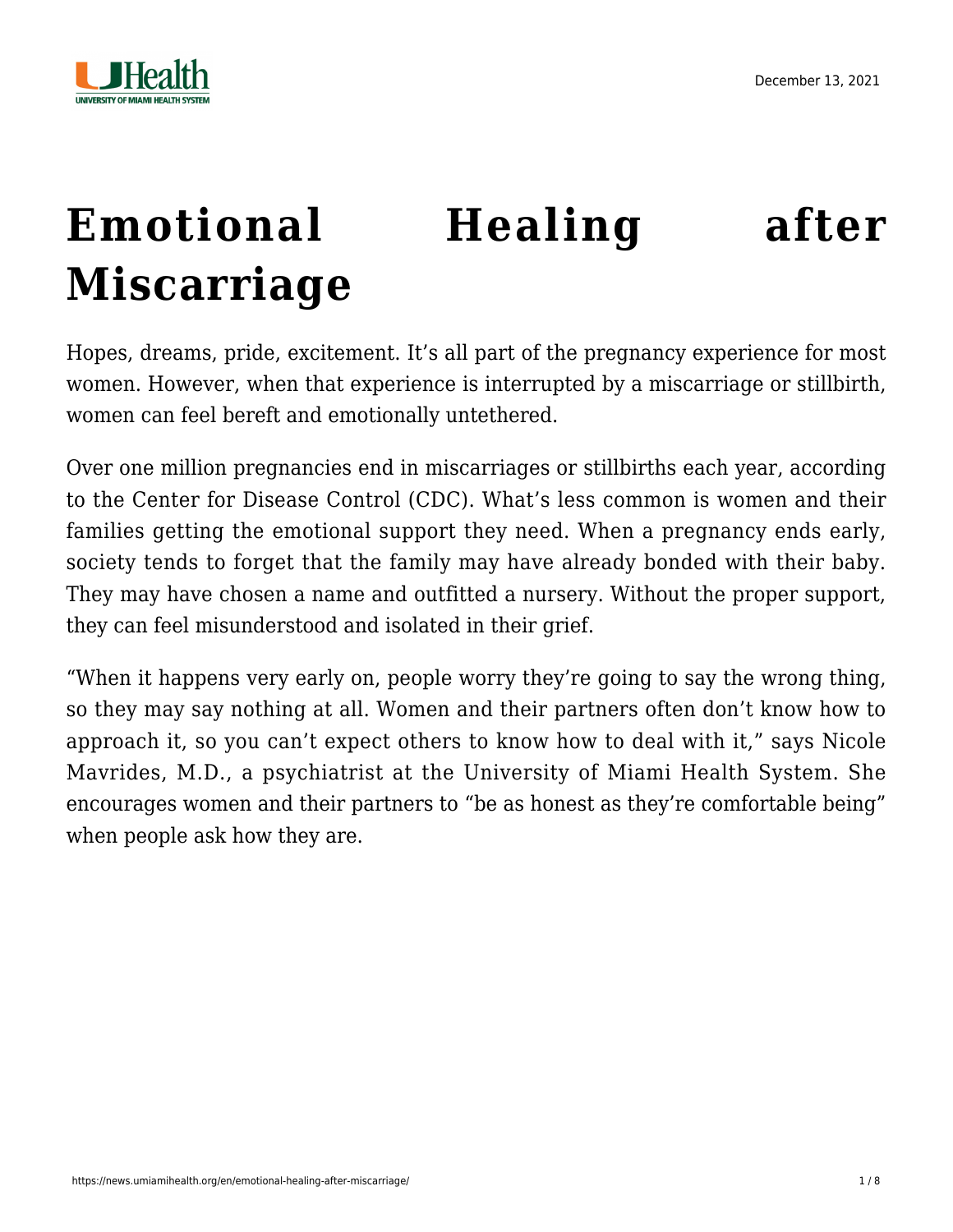



Parents experiencing the loss of an infant may feel shock, embarrassment, anger, and guilt. A woman who miscarries may wonder if she could have prevented the loss. "It's rarely caused by something people do. The real reason a pregnancy is not viable has to do with a genetic component," Dr. Mavrides says.

Fortunately, attitudes are changing. "Celebrities are talking about miscarriage and infertility on social media. It's gaining more acceptance as a topic we can talk about," says Dr. Mavrides.

### **How can you navigate grief?**

So how do you cope with the emotional tsunami of a sudden loss? In simplest terms: feel your feelings.

"If you allow the grieving process, you'll be much healthier overall," says Dr. Mavrides. She encourages patients to seek medical advice and to recognize and understand the five stages of grief identified by psychiatrist Elizabeth Kübler-Ross,  $M.D.:$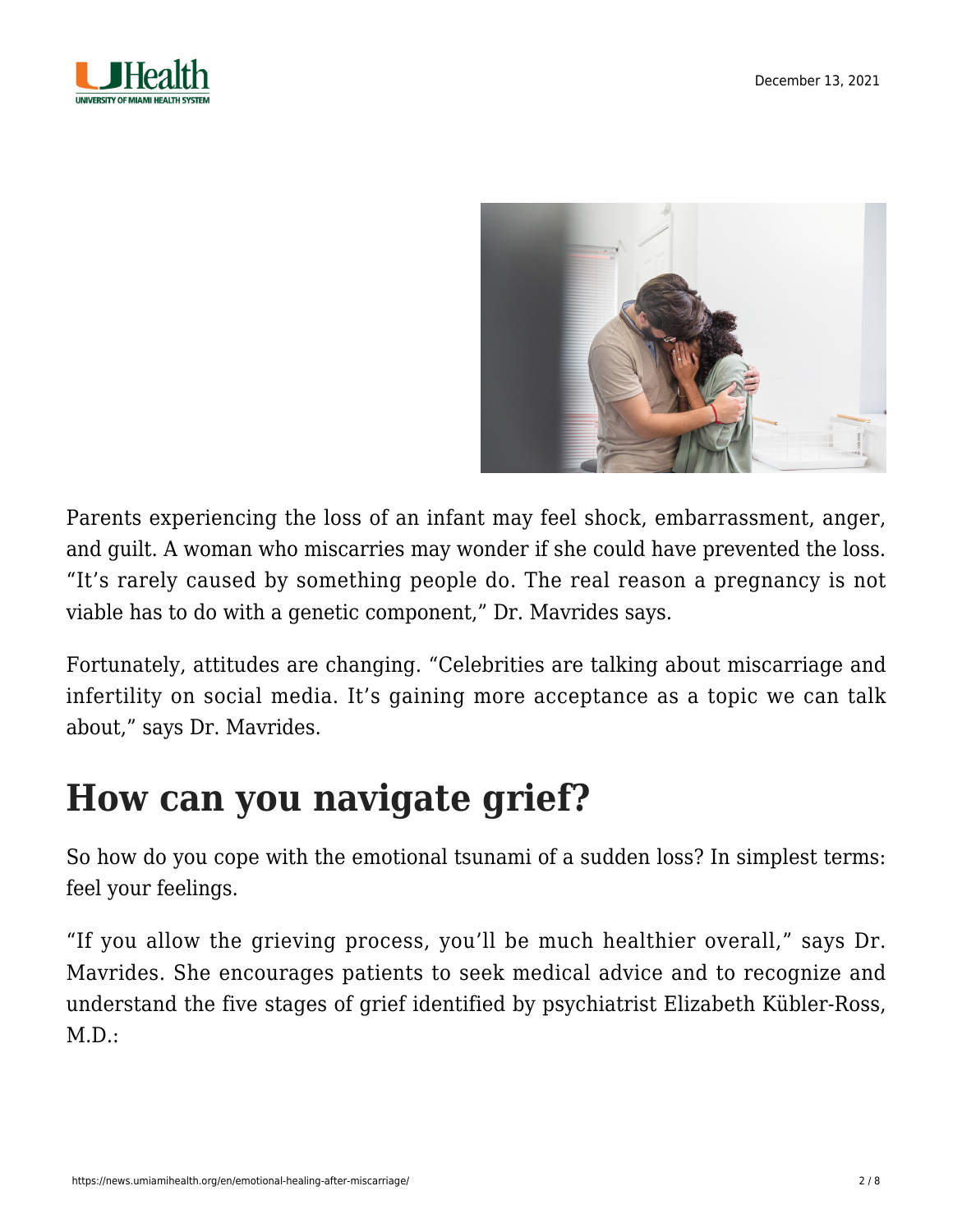

### **Denial**

This stage softens the blow of grief after a miscarriage, allowing time to process our shock and disbelief.

#### **Anger**

Anger, like denial, is normal. You may be angry at yourself, at the god of your understanding, at the randomness of your loss. Anger gives us something to hold onto when we feel untethered by loss. Expressing anger in healthy ways helps us move forward.

### **Bargaining**

This stage may involve regret or blaming yourself or others.

### **Depression**

Like anger, deep sadness is a natural reaction to loss. Depending on the depth of your depression and how much it affects your ability to function, you may benefit from speaking to a mental health counselor.

#### **Acceptance**

With acceptance comes some relief. You find yourself asking, "[How do I move](https://news.umiamihealth.org/en/build-up-resiliency-in-good-times-and-bad/) [through and past this event?"](https://news.umiamihealth.org/en/build-up-resiliency-in-good-times-and-bad/)

Recognizing the stages is one thing. Navigating them is another. Remember – grief is not linear. You won't necessarily move through the stages sequentially. You may skip a stage, or you may experience a stage that's uniquely yours. That's okay. Grief, like life, is messy at times.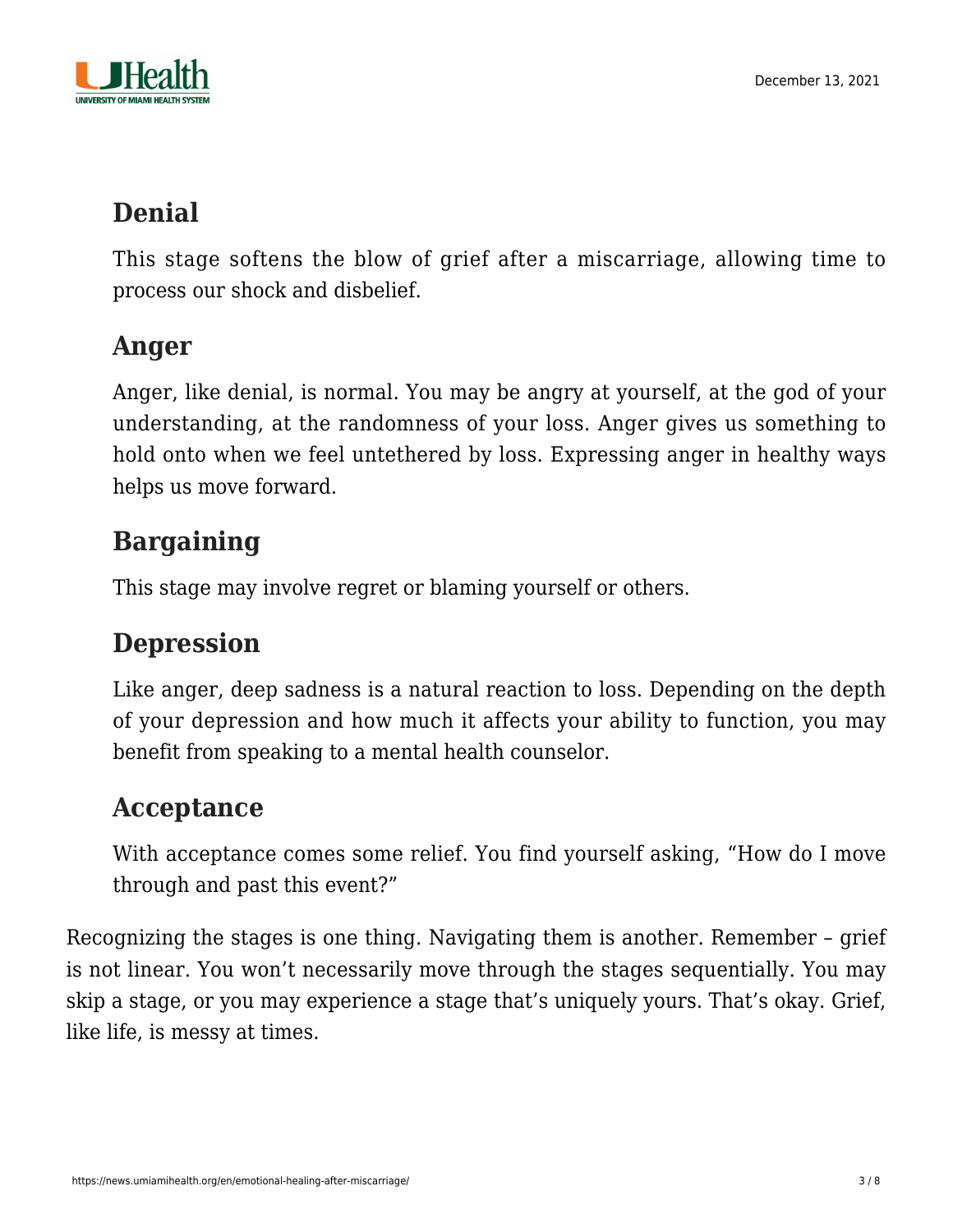

# **How to recognize postpartum depression**

Hormonal changes may occur after a miscarriage or stillbirth. "The worst symptoms usually occur within the first month or so postpartum. If you find yourself not functioning, not getting out of bed, sleeping too much or too little, not going to work, it's important to catch it. [Postpartum depression](https://news.umiamihealth.org/en/postpartum-depression-in-a-pandemic/) is a true emergency," Dr. Mavrides says.

Make an appointment to talk with your obstetrician. Discuss your feelings and symptoms and ask for a referral to a professional counselor. Women with severe postpartum depression can benefit from antidepressant medication, one-on-one therapy, or methods such as cognitive behavioral therapy and [emerging treatments.](https://news.umiamihealth.org/en/treatment-for-depression-a-new-hope/) If you're [concerned about your partner,](https://news.umiamihealth.org/en/your-loved-ones-mental-health/) ask if you can make an appointment for her and accompany her during the visit.

# **The gender gap**

Your version of emotional healing may differ from your partner's, especially if he's male. Men typically experience the loss of an infant differently from women, whether for physical, hormonal, or cultural reasons. "Guys don't have the same hormonal reactions as women. They may have the same feelings but a different intensity. Whereas women experience an immediate loss, guys may fear future loss or may want to fix the situation," Dr. Mavrides says.

All that's needed, Dr. Mavrides says, is to experience the loss together. Use this experience to strengthen your relationship. Understanding that different genders grieve differently will help you practice patience and compassion.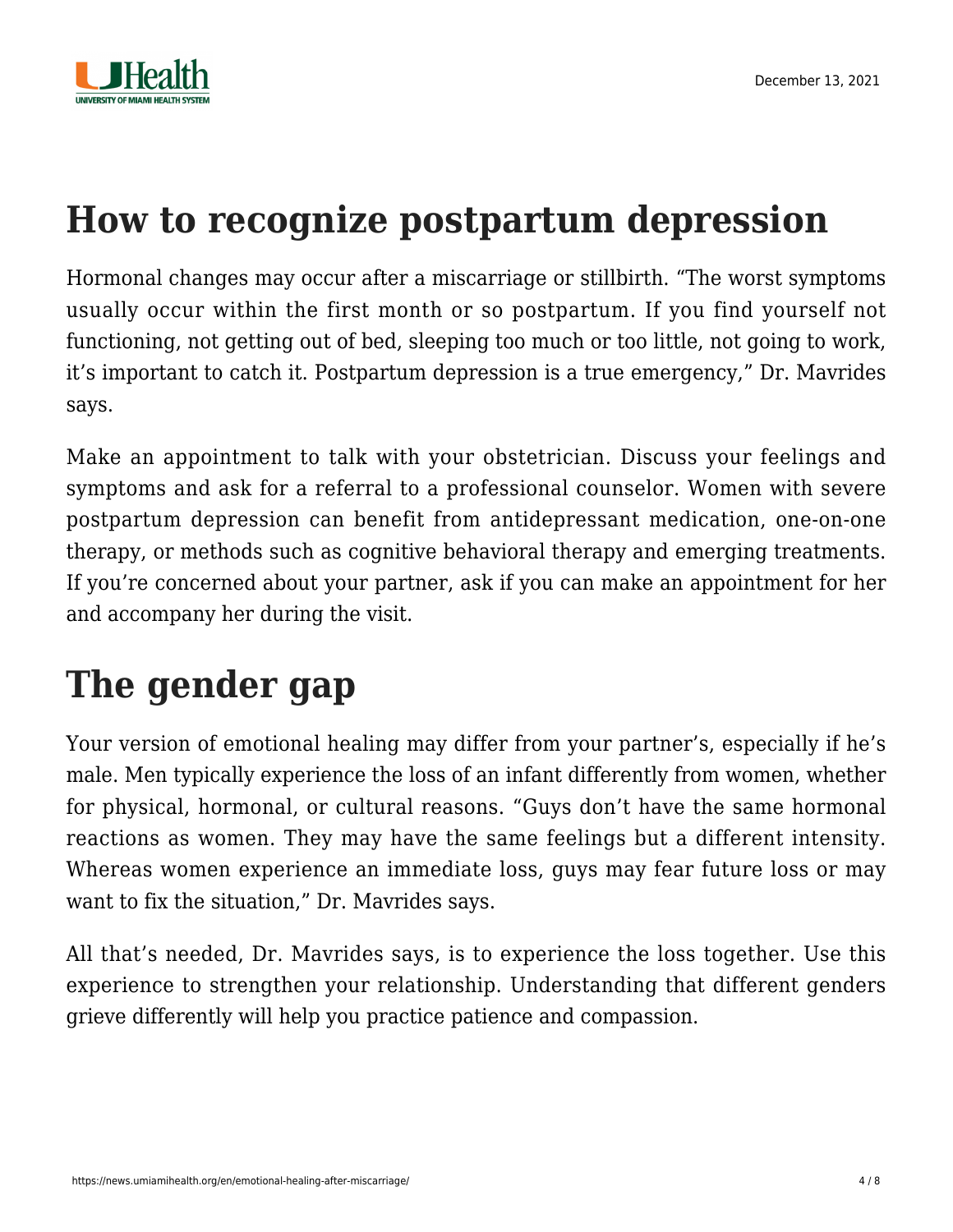

# **Recovering from a miscarriage or stillbirth takes time.**

Be patient with yourself as you heal your body and your heart. There are many ways to find your way back to wholeness:

### **Journaling.**

Dr. Mavrides says it is sometimes easier to put emotions and feelings on paper. "A journal can be an outlet for your grief."

#### **Ask for help.**

Allowing others to help with chores gives you more energy and time to recover physically and emotionally.

#### **Move.**

"If your doctor approves, get some exercise." Be gentle at first – a simple stroll around the block, a few minutes of yoga or something similar.

#### **Find your tribe.**

"Find others who have gone through this experience. There are miscarriage support groups that meet in person and on Facebook." Resources: [Nationalshare.org/florida/](https://nationalshare.org/florida/) and [Starlegacyfoundation.](https://starlegacyfoundation.org/support-groups/) [org/support-groups/](https://starlegacyfoundation.org/support-groups/)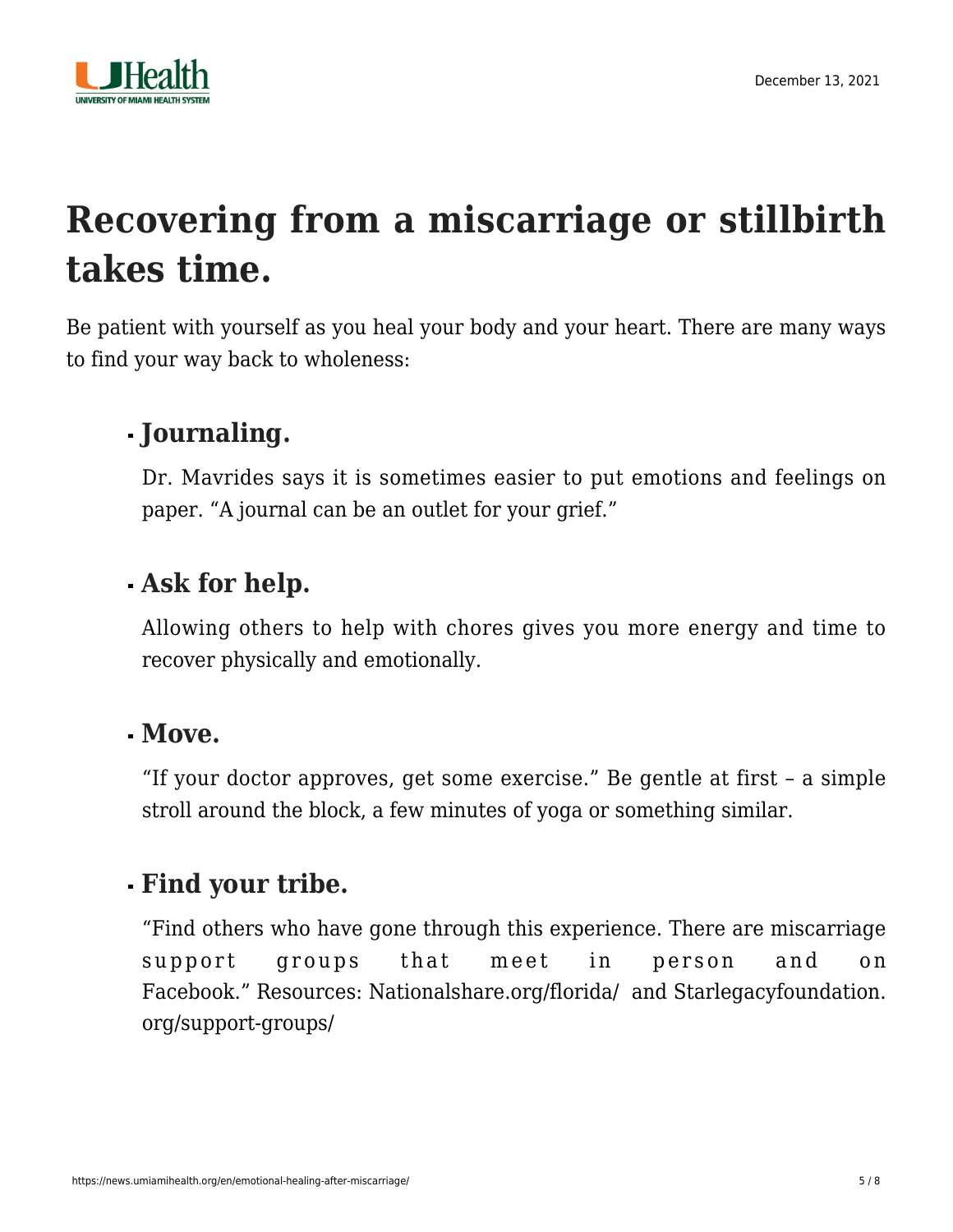

#### **Talk to someone.**

See a therapist, pastor, or rabbi.

#### **Be here now.**

"Mindfulness activities, even for five or 10 minutes, are very centering." Try a guided meditation, set a timer for concentrated quiet time, or spend time in nature without your phone, just focusing on your surroundings.

Any healthy coping mechanism that worked for you before is good to reinstate.

# **How to support grieving parents**

Actions speak louder than words when you're offering support after a loss. Dr. Mavrides reminds us that we don't have to fix the pain your family members feel, but we can help in other ways. "Give them a hug. Sit with them on the sofa and watch TV. Make a meal or do the laundry. Offer to pick up their other kids after school. Send a text saying, 'I'm here for you.'"

Another way to honor parents is by making a memory. "People can give the woman an item that acknowledges the baby's life – a bracelet, necklace, ornament, angel wings, or perhaps framing an ultrasound picture – anything that creates a connection to the baby."

What's not helpful are statements like, "Don't worry, you can get pregnant again," or "It's God's will."

The family may need your compassion, not just immediately after a loss but in the future. "If they try to get pregnant again, they may need your support to overcome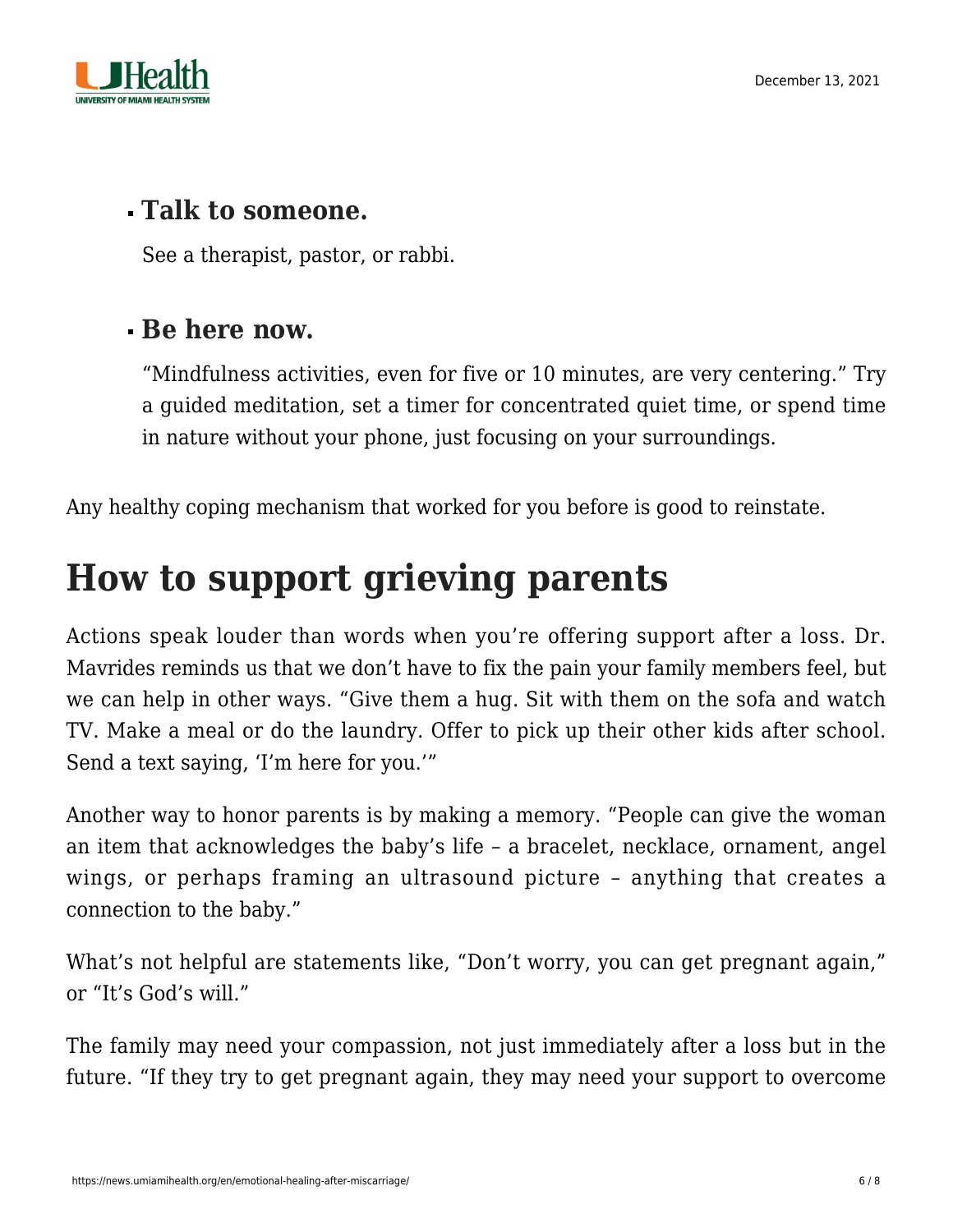

fear," Dr. Mavrides says. Encourage them with reminders that many women who experience miscarriage or stillbirth go on to have a full-term healthy pregnancy in the future.

Whether the loss was your own or someone else's, healing and hope can spring from simple acts of kindness and compassion.

*Nancy Moreland is a regular contributor to UMiami Health News. She has written for several major health care systems and the CDC. Her writing also appears in the Chicago Tribune and U.S. News & World Report.*

#### **READ MORE**



#### **[Am I okay emotionally after 2020 and 2021?](https://news.umiamihealth.org/en/being-mentally-okay-after-the-pandemic/)**

Is it any wonder that many of us fell into a rut so deep we worried about our mental health? And those who lost loved ones to the virus have an even steeper climb out of